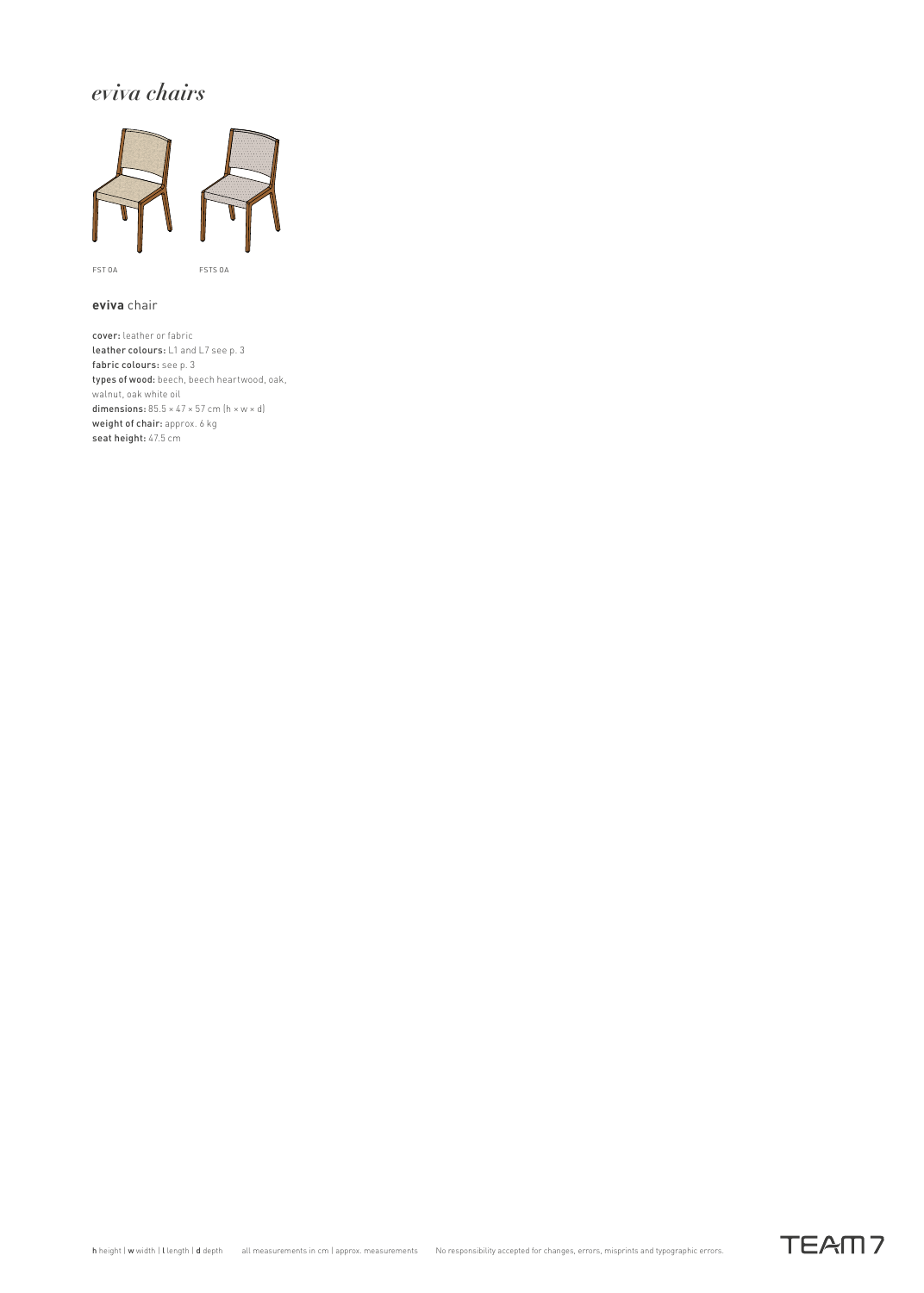## *types of wood*

Unless stated otherwise, all wooden surfaces are finished with pure natural oil. A detailed list of the wood types available for this product can be found on page 1.



cherry

walnut

wild oak white oil\*

#### colour patterns

Wood is one of the most noble, beautiful and versatile natural products we have. Every piece of wood is unique. Differences in colour are a result of the wood's structure and place of origin. Similarly, the age of the piece of furniture will determine its colour, as natural factors in your home's environment (e.g. sunlight) can change the surface colour. When your order specifies a particular colour, we do our best to match it. But minor variations in wood, leather, fabric, glass and ceramic are inevitable. An exact colour match will never be possible.

\*wild wood versions only available on fronts and table tops

\*\*venetian oak is only available on fronts